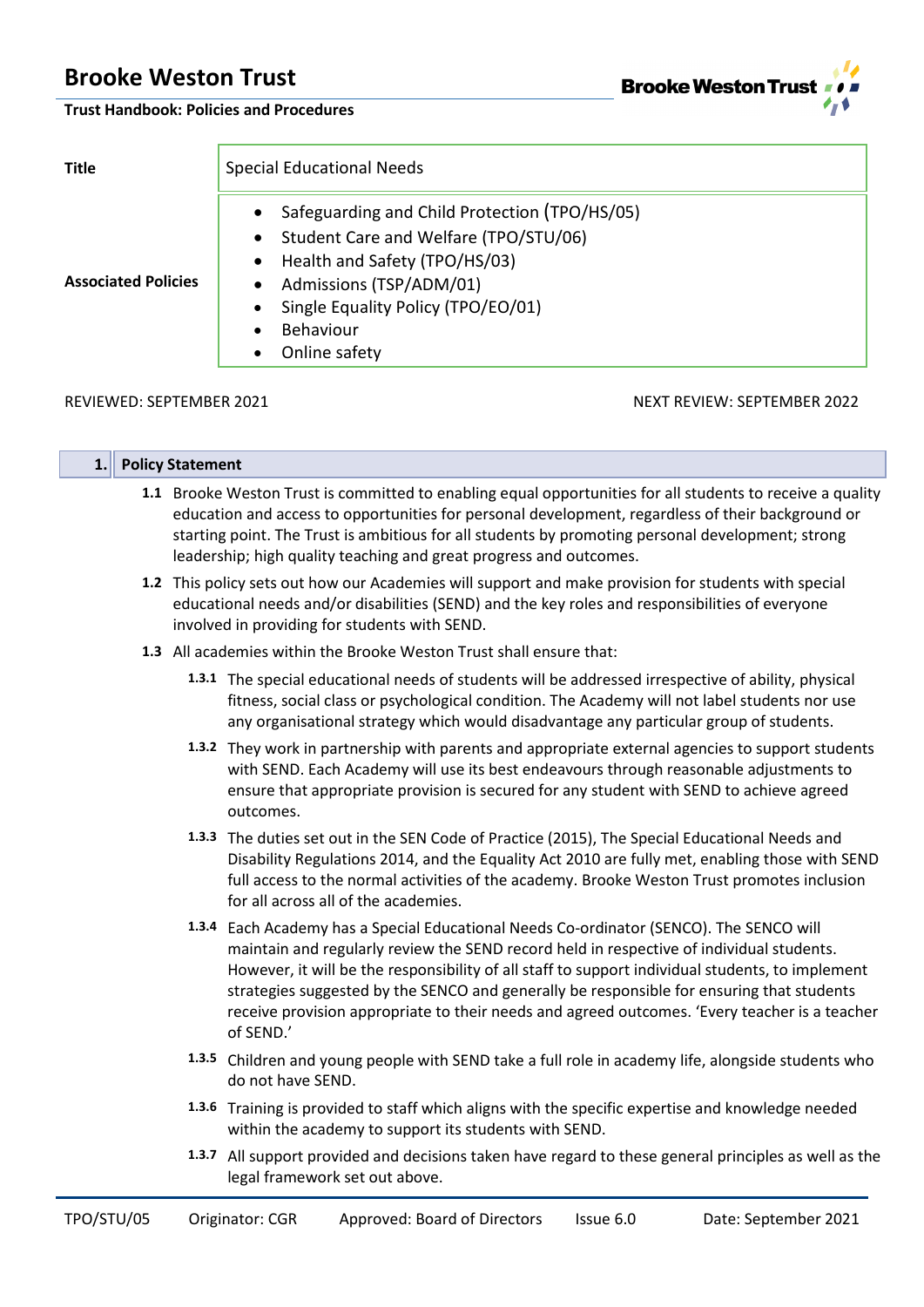

# **Trust Handbook: Policies and Procedures**

- **1.3.8** Recognise that students with SEND can face additional safeguarding challenges. In particular they are more vulnerable and at risk of harm from peer on peer abuse, online risks etc. This is reflected in the Safeguarding and Child Protection Policy. These additional challenges can include:
	- assumptions that indicators of possible abuse (such as behaviour, mood and injury) relate to the child's condition without further exploration;
	- being more prone to isolation:
	- potential for children with SEND being disproportionately impacted by behaviours such as bullying, without showing any outward signs; and
	- communication barriers and difficulties in managing or reporting these.
- **1.4** Each Academy within the Brooke Weston Trust must set out their detailed approach to identifying and supporting students with SEND in accordance with the requirements of the Children & Families Act 2014 and the guidance set out in the SEND Code of Practice (2015). The SEND Information Report (or clause 65) will be published on the individual school/Academy website and will be updated at least annually.

## **2. Who does this policy apply to?**

**2.1** The policy applies to all staff across the academies within the Brooke Weston Trust and those students with SEND in all academies.

# **3. Who is responsible for carrying out this policy?**

## **The Principal**

- **3.1** The Principal will:
	- Work with the SENCO and SEN governor to determine the strategic development of the SEND policy and provision in the school
	- Have overall responsibility for the provision and progress of learners with SEND
	- Have overall responsibility for the implementation and operation of this policy.

#### **The SENCO**

- **3.2** The SENCO will:
	- Work with the Principal and SEN governor to determine the strategic development of the SEND policy and provision in the school
	- Have day-to-day responsibility for the operation of this SEND policy and the co-ordination of specific provision made to support individual students with SEND, including those who have EHC plans
	- Provide professional guidance to colleagues and work with staff, parents, and other agencies to ensure that students with SEND receive appropriate support and high quality teaching
	- Advise on the graduated approach to providing SEND support
	- Advise on the deployment of the school's delegated budget and other resources to meet students' needs effectively
	- Monitor the progress of pupils with special educational needs, ensuring staff intervene to maintain progress and supporting colleagues in achieving this
	- Be the point of contact for external agencies, especially the Local Authority and its support services
	- Liaise with potential next providers of education to ensure students and their parents are informed about options and a smooth transition is planned
	- Work with the Principal and governing body to ensure that the school meets its responsibilities under the Equality Act 2010 with regard to reasonable adjustments and access arrangements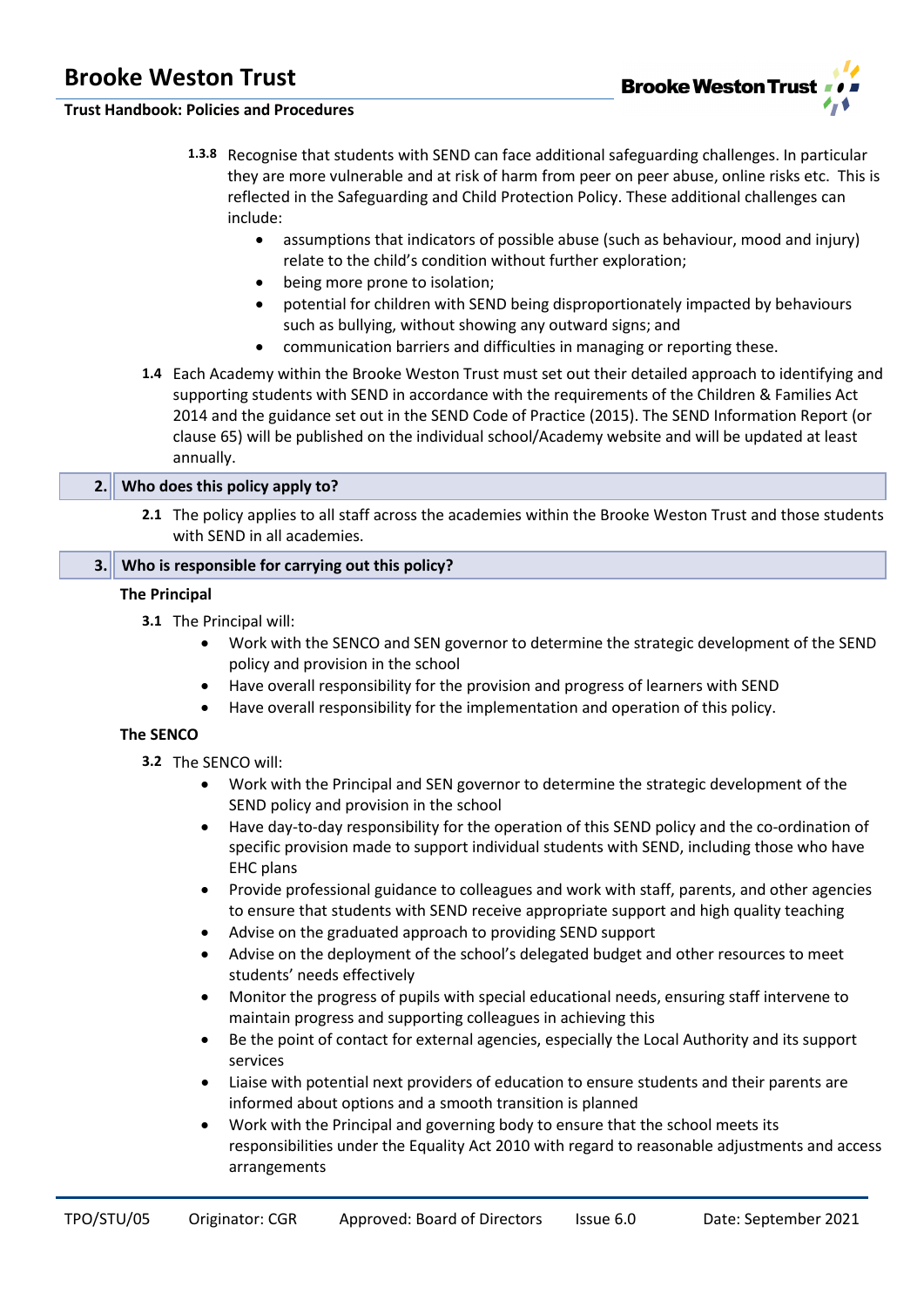**Brooke Weston Trust** 

**Trust Handbook: Policies and Procedures**

- Ensure the school keeps the records of all students with SEND up to date
- Contribute to CPD training as appropriate
- Liaise with parents/carers of SEND students
- Monitor, evaluate and review the effectiveness of the SEN Policy and advise the Principal, the Vice Principal and the LGB
- Ensure that pupils with SEND make good progress with good outcomes
- Liaise with the Designated Safeguarding Lead as required
- Prepare the SEND Information Report (Clause 65) at least annually. This must be approved by the LGB.

## **SEN Governor**

- **3.3** The SEN governor will:
	- Help to raise awareness of SEND issues at Local Governing Body (LGB) meetings
	- Monitor the quality and effectiveness of SEND and disability provision within the school and update the LGB
	- Work with the Principal and SENCO to determine the strategic development of the SEND policy and provision in the school.

# **Classroom Teachers**

- **3.4** "All teachers are teachers of special needs."
- **3.5** Each class teacher is responsible for:
	- The progress and development of every student in their class
	- Devising strategies and identifying appropriate differentiated methods of access to the curriculum, in conjunction with Teaching and Learning
	- Recognising that central to the work of every teacher is the cycle of planning, teaching, assessing and evaluating that takes account of the wide range of abilities, aptitudes and interests of the students in their classes
	- Ensuring students One Page Profiles are considered in lesson planning and delivery
	- Monitoring progress of students with SEND against agreed targets and objectives
	- Be fully aware of the school's procedures for SEND
	- Raising individual concerns to Subject Leaders and the SENCO
	- Working closely with any teaching assistants or specialist staff to plan and assess the impact of support and interventions and how they can be linked to classroom teaching
	- Working with the SENCO to review each student's progress and development and decide on any changes to provision
	- Ensuring they follow this SEND policy.

# **Teaching Assistants**

- **3.6** Teaching Assistants will:
	- Support students with SEND and the wider school population
	- Plan and deliver individualised programmes where appropriate
	- Assist with drawing up individual plans for students and supporting One Page Profile development, as required
	- Contribute to the review process, either in person or with a written report
	- Work with small groups in or out of the classroom, under the direction of the class teacher
	- Support students on Educational Visits and co-curricular, as required
	- Jointly plan with teachers, where appropriate
	- Monitor students' progress, keep relevant records and support the SENCO in determining the effectiveness of the classroom and withdrawal support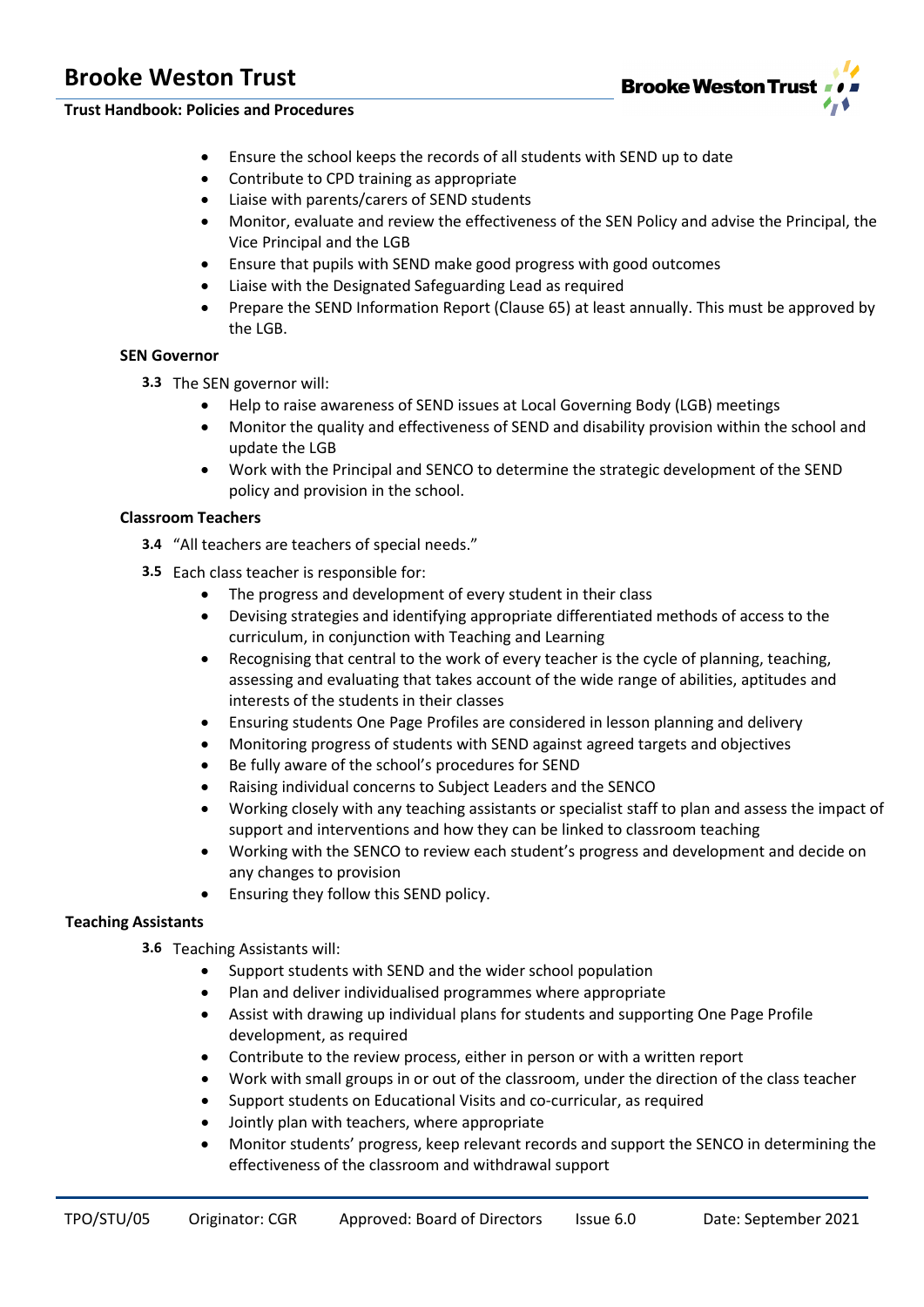

**Trust Handbook: Policies and Procedures**

Assist with medical and/or personal care as required.

The implementation of this policy will be monitored by the LGB of each Academy.

|  | $\left\  4. \right\ $ What are the principles behind this policy? |
|--|-------------------------------------------------------------------|
|  |                                                                   |

**4.1** The SEN Code of Practice states that:

*A child or young person has SEN if they have a learning difficulty or disability which calls for special educational provision to be made for him or her.*

*A child of compulsory school age or a young person has a learning difficulty or disability if he or she:* 

- *has a significantly greater difficulty in learning than the majority of others of the same age, or*
- *has a disability which prevents or hinders him or her from making use of facilities of a kind generally provided for others of the same age in mainstream schools or mainstream post-16 institution*
- **4.2** '*If it were my child I would expect them to be able to access a differentiated curriculum which is appropriate and accessible for their individual needs without being labelled or discriminated against*.' Students will be encouraged to learn through a range of enjoyable and stimulating experiences in an atmosphere where they feel valued, encouraged and safe.
- **4.3** The academy will work in partnership with students, teachers, parents and, where appropriate, other external agencies and in line with the SEND Code of Practice (2015) to ensure that individual learning needs are addressed within the context of the Academy curriculum.
- **4.4** Parents of SEND students will be able to discuss the needs of their child with their child's tutor, the Progress Co-ordinator/Head of Year or the SENCO.
- **4.5** Children will be treated as individuals where their individual needs, interests and aptitudes are recognised. They will be encouraged to achieve their full potential, whatever their abilities and be provided with opportunities for continued growth and development so that they can increase their self-esteem and be confident, independent learners and adults.
- **4.6** Students will receive a broad and balanced curriculum that meets their needs in both content and style of delivery allowing them to make informed choices and be equipped as they progress through education and life after school.
- **4.7** Students with SEND will be supported for independent living and adulthood so they can participate in society and lead healthy, successful lives.
- **4.8** All staff will be ambitious and aspirational for students with SEND.

# **5. Procedures**

#### **Identification**:

- **5.1** Information about SEND will usually accompany students upon entry to the academy and this will be used by the SENCO to make sure appropriate provision is continued. This information is collated from the transfer of school files from the previous school or early years setting and during transition meetings which are held with all the feeders' schools or early years setting, in the summer term, before students start at the school.
- **5.2** On entry to the academy, including in year admissions, where required, students will be assessed by the SENCO and relevant subject/class leaders as part of for four-part cycle – assess, plan, do and review (as detailed in the Code of Practice, 2015) to identify any potential areas of need. Students may then be added to the SEND register in line with the Code of Practice. Assessments and initial screening taken by students upon entry might include: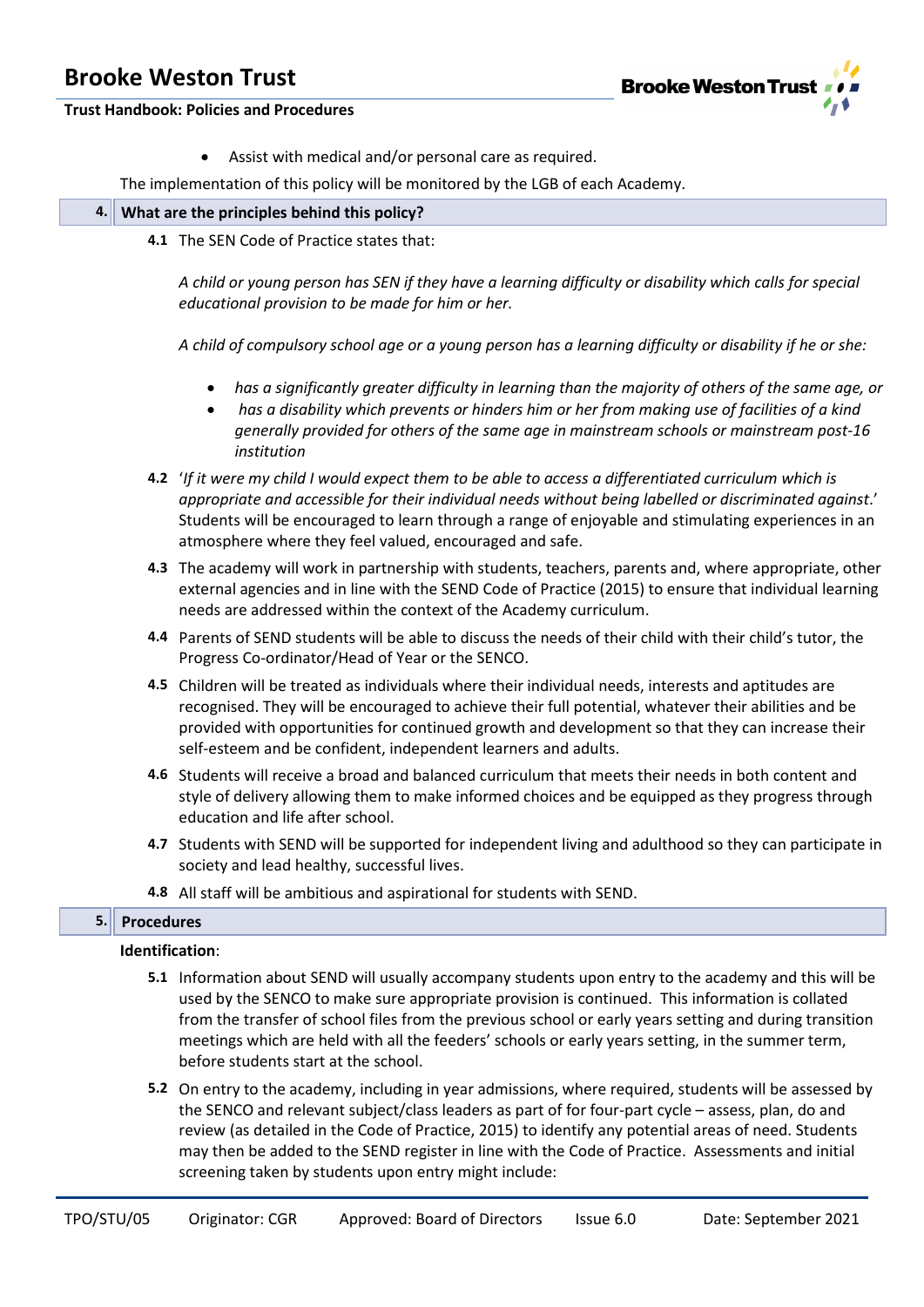**Trust Handbook: Policies and Procedures**

- Key Stage performance data/EYFS
- Cognitive Ability Tests
- Literacy and numeracy assessments
- Information from previous settings
- Contact with parents/carers
- Specialist assessments etc.
- **5.3** Ongoing identification is also completed alongside the academy reporting process as data is collected and analysed in all subject areas by relevant staff. If a student has not made expected progress then interventions will be put in place regardless of need.
- **5.4** If a member of staff identifies a student whose SEND are not met by the normal differentiated programme of study, the class teacher will work with the student setting clear targets and providing greater differentiation. If the situation improves then no further action is needed. If there is no improvement the SENCO will be informed. At this point information will be gathered. The class teacher will inform the parents about the issue and there will be consultation and discussion around the proposed additional support for the student with the SENCO. Parents, and the student where appropriate, will be involved in sharing information and agreeing outcomes. It will be decided whether it is appropriate to further monitor the student. A strategy sheet or 'One Page Profile' will be drawn up by the SEND team with copies shared with all staff concerned with the student's progress.
- **5.5** If a parent/carer refers their child to the Academy as they believe their child has SEND they should contact the SENCO, who will undertake investigations and appropriate assessments (with input from the relevant teachers) to see if they are achieving expected levels of progress. If the student is not making appropriate levels of progress then internal support will be implemented. If such support is not effective in supporting the student, a referral to the Educational Psychologist or other relevant specialist will be completed. Parental permission is needed for this and information and strategies for support will be shared with all staff. If there are no concerns regarding the students' academic progress, the Academy will ensure appropriate differentiation continues in the classroom and interventions are put in place if appropriate. Whenever special educational provision is being made, parents and students will be involved in developing and reviewing support plans/strategies.
- **5.6** Where, despite the Academy having taken relevant and purposeful action to identify, assess and meet the special educational needs of the child, the child has not made expected progress, the Academy will consider submitting a request for statutory assessment for SEND to the Local Authority. Parents/carers can also request statutory assessment.
- **5.7** From September 2021, the engagement model will replace P scales 1 to 4 for children working below the standard of National Curriculum assessments in KS1 and KS2.

# **Planning and supporting academic progress of students with SEND**

- **5.7** The class or subject teacher will work with the SENCO to carry out a clear analysis of the student's needs. This will draw on:
	- The teacher's assessment and experience of the student
	- Their previous progress and attainment and behaviour
	- Other teachers' assessments, where relevant
	- The individual's development in comparison to their peers and national data
	- The views and experience of parents
	- The student's own views
	- Advice from external support services, if relevant.
- **5.8** All staff teaching students on the SEND register will be made aware of individual needs. Subject/Classroom Leaders and the Special Needs team will help teachers when required to develop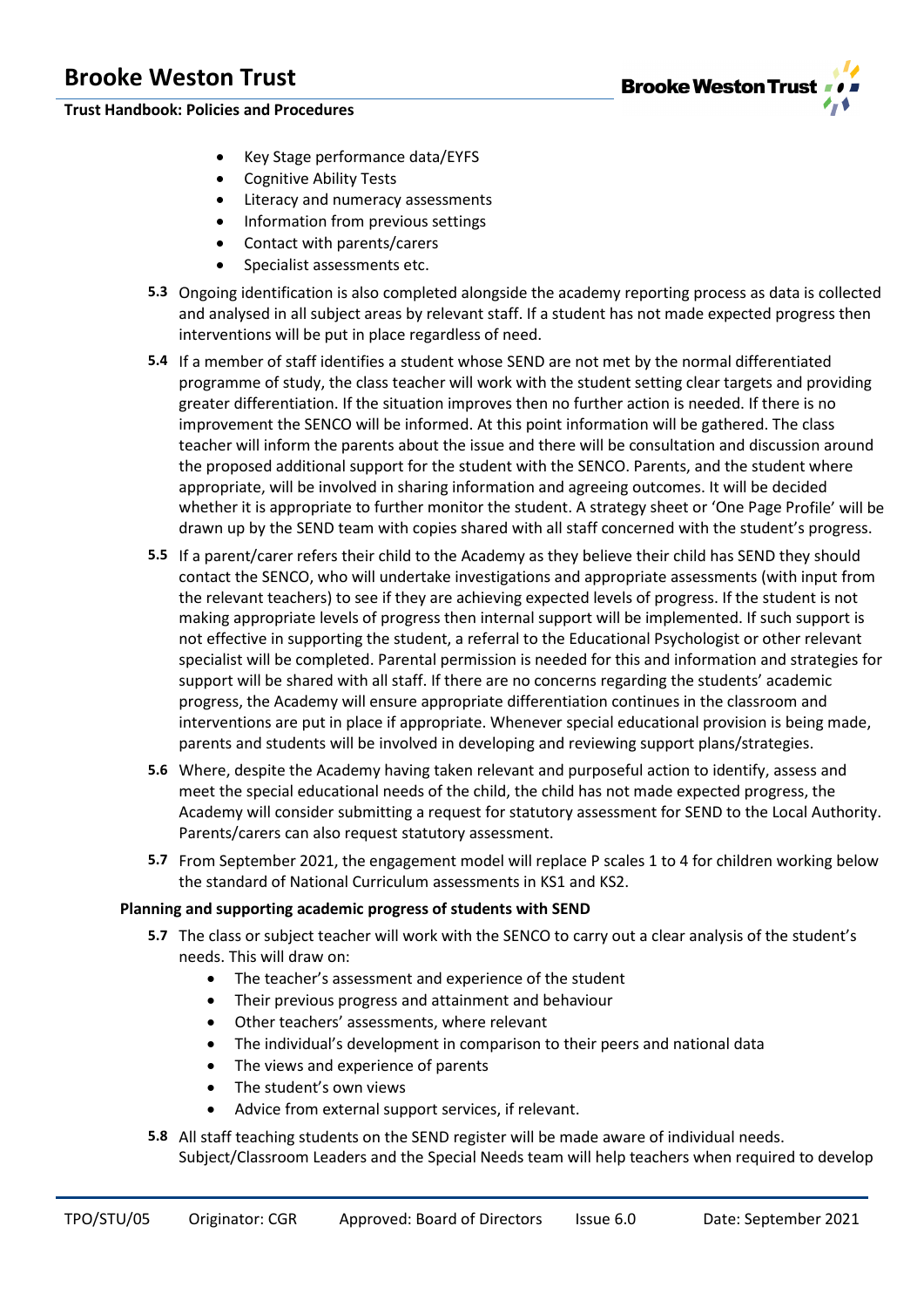

# **Trust Handbook: Policies and Procedures**

techniques to support differentiation and ensure that appropriate resources are available as part of Continuing Professional Development (CPD).

- **5.9** The following adaptations are made to ensure all students' needs are met:
	- Differentiating the curriculum to ensure all students are able to access it, for example, by grouping, 1:1 work, teaching style, content of the lesson, etc.
	- Adapting resources and staffing
	- Using recommended aids, such as laptops, coloured overlays, visual timetables, larger font, etc.
	- Differentiating teaching, for example, giving longer processing times, pre-teaching of key vocabulary, reading instructions aloud, etc.
	- Assessing Access Arrangements for assessments and public examinations.

# **Reviewing**

- **5.10** All students regardless of needs are set targets. Data collated during the academy reporting process is analysed and strategies are put in place to support that that are not achieving as expected. All SEND interventions delivered outside the classroom have SMART (Specific, Measurable, Achievable, Realistic and Timed) targets set to ensure that progress is made. These are recorded using Individual Education Plans (IEPs), provision mapping or Student Learning Programmes and are monitored and reviewed against a time frame, agreed within the plan. If expected progress is not made then the SENCO may refer to a specialist services such as an Educational Psychologist or other external agencies.
- **5.11** If a student has an Educational Health Care Plan an annual review is held in accordance with legal requirements and an annual report is provided to the parents regarding their child's progress.
- **5.12** If, as a result of appropriate progress, a student (who does not have an EHC plan) is removed from the SEND register at the academy the student will continue to be monitored through the structured reporting programme by the subject/classroom leaders. If the student has an EHC plan and is making appropriate progress, the academy will work in collaboration with the parents/carers and the local authority to determine whether the EHC plan will cease or be maintained following the annual review.

# **Expertise and training of staff**

- **5.13** Each academy will ensure that the skills of the staff match the needs of the current students. This will include the appointment of a suitably qualified and experienced SENCO, experienced teaching assistants and HLTAs who are trained to deliver SEND provision.
- **5.14** All staff teaching students on the SEND register will be made aware of the individual needs. Subject/Classroom Leaders and the Special Needs team will help teachers when required to develop strategies to support, scaffold, differentiate and ensure that appropriate resources are available as part of the CPD Programme.

# **Evaluating the effectiveness of the SEND provision**

- **5.15** The Academy evaluates the effectiveness of provision for students with SEND by:
	- Reviewing students' individual progress towards their SMART targets each term
	- Reviewing the impact of interventions each term
	- Using student questionnaires
	- Monitoring by the SENCO
	- Using provision maps to measure progress
	- Holding annual reviews for students with EHC plans

# **Enabling students with SEND to engage in activities available to those in the school who do not have SEND**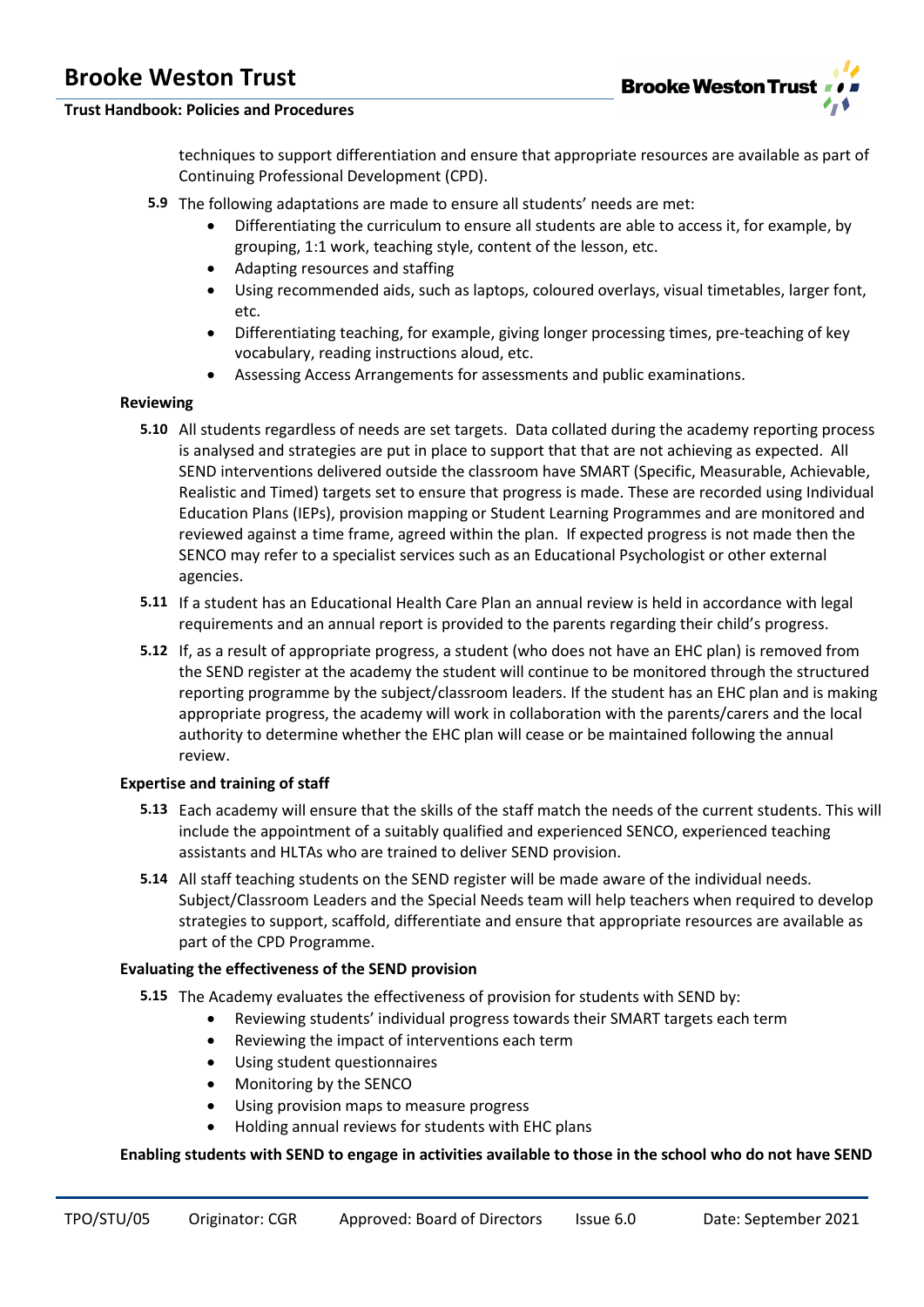

# **Trust Handbook: Policies and Procedures**

**5.16** All students are members of the Academy community and are entitled to take part in the full life of the school. If a pupil has a special educational need, the staff of the Academy will take as many steps as possible to address any difficulty, with advice and support from outside agencies where necessary. The Academy ethos is committed to social inclusion.

Brooke Weston Trust is committed to ensuring that there are no barriers to students with SEND enjoying the same activities as other students in our schools. For example, all extra-curricular activities and school visits are available to all students, including our before-and after-school clubs. All students are encouraged to go on residential trip(s) and to participate in sports days and other school events.

In supporting this commitment, the SEND Policy: Identifies those students with barriers to learning; provides a support structure, which will help remove those barriers; ensures that all pupils are able to access the curriculum and are enabled to become full and active participants in all aspects of Academy life and also ensures that pupils with disabilities are treated equally.

## **Support for improving emotional and social development**

**5.17** Brooke Weston Trust expects its academies to provide support for students to improve their emotional and social development in the form of extra pastoral support arrangements for listening to the views of students with SEND and additional measures to prevent bullying.

#### **Complaints about SEND provision**

- **5.18** Complaints about SEND provision in the academy should be made to the Principal in the first instance. They will then be referred to the Trust's complaints policy.
- **5.19** The parents of students with disabilities have the right to make disability discrimination claims to the first-tier SEND tribunal if they believe that our school has discriminated against their children. They can make a claim about alleged discrimination regarding:
	- Exclusions
	- Provision of education and associated services
	- Making reasonable adjustments, including the provision of auxiliary aids and services.

# **6. SEND Information Report (Clause 65) and Accessibility Plan**

- **6.1** Each academy will publish its SEND Information, as required by the SEN Code of Practice, on their website. It will updated at least annually. This document details how the SEN Policy is implemented in each academy. It will be published on each academy's website.
- **6.2** Additionally each academy will also publish its Accessibility Plan detailing how each school does everything it can to support disabled pupils to access and participate in the curriculum; improve the physical environment to enable disabled pupils to take better advantage of the education, benefits, facilities and services provided and make all disabled pupils aware of the accessibility plans. This is a requirement due to Equality Act 2010. It will be published on each academy's website.
- **6.3** Both documents must be approved by the LGB. This can be delegated to the Principal, named Governor or a committee.

#### **7. Policy review**

**7.1** This policy will be monitored as part of the Trust's annual internal review and reviewed on annual basis or as required by legislature changes.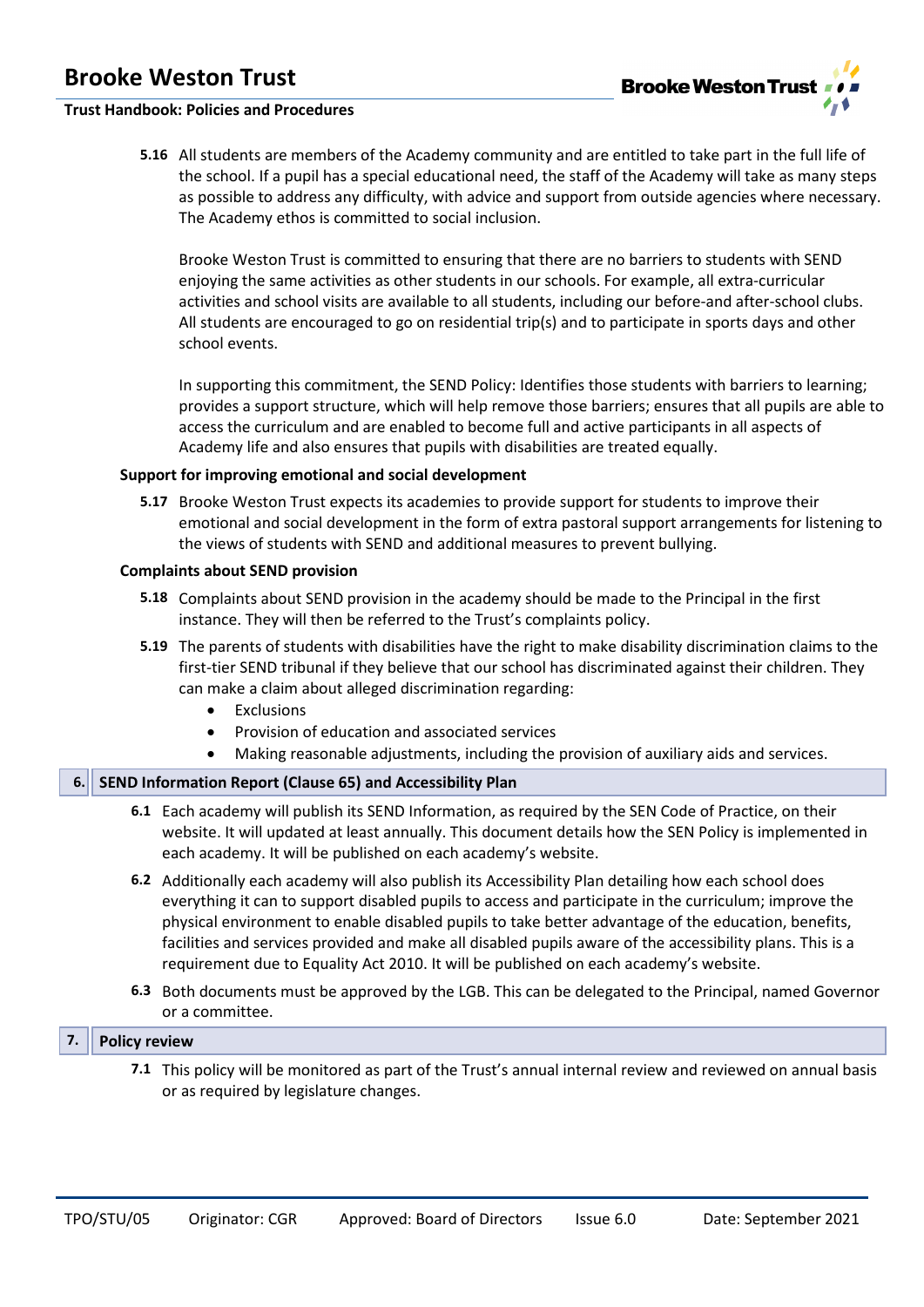

**Trust Handbook: Policies and Procedures**

# **Document Control**

| Date of last review: | September 2021                  | Author:         | Trust SEND Lead |
|----------------------|---------------------------------|-----------------|-----------------|
| Date of next review: | September 2022                  | <b>Version:</b> |                 |
| Approved by:         | <b>Strategic Delivery Group</b> | Status:         | Ratified        |

# **Summary of Main Changes**

- Policy statement added that Brooke Weston Trust recognises additional safeguarding challenges that students with SEND can face *(paragraph 1.3.8)*
- SENCO to liaise with Designated Safeguarding Lead as required *(paragraph 3.2)*
- SENCO to prepare SEND Information Report annually for governing body approval *(paragraph 3.2)*
- Definition of SEND as per SEN Code of Practice *(paragraph 4.1)*
- Introduction of the engagement model from September 2021 *(paragraph 5.7)*
- New section on SEND Information Report (Clause 65) and Accessibility Plan *(section 6)*